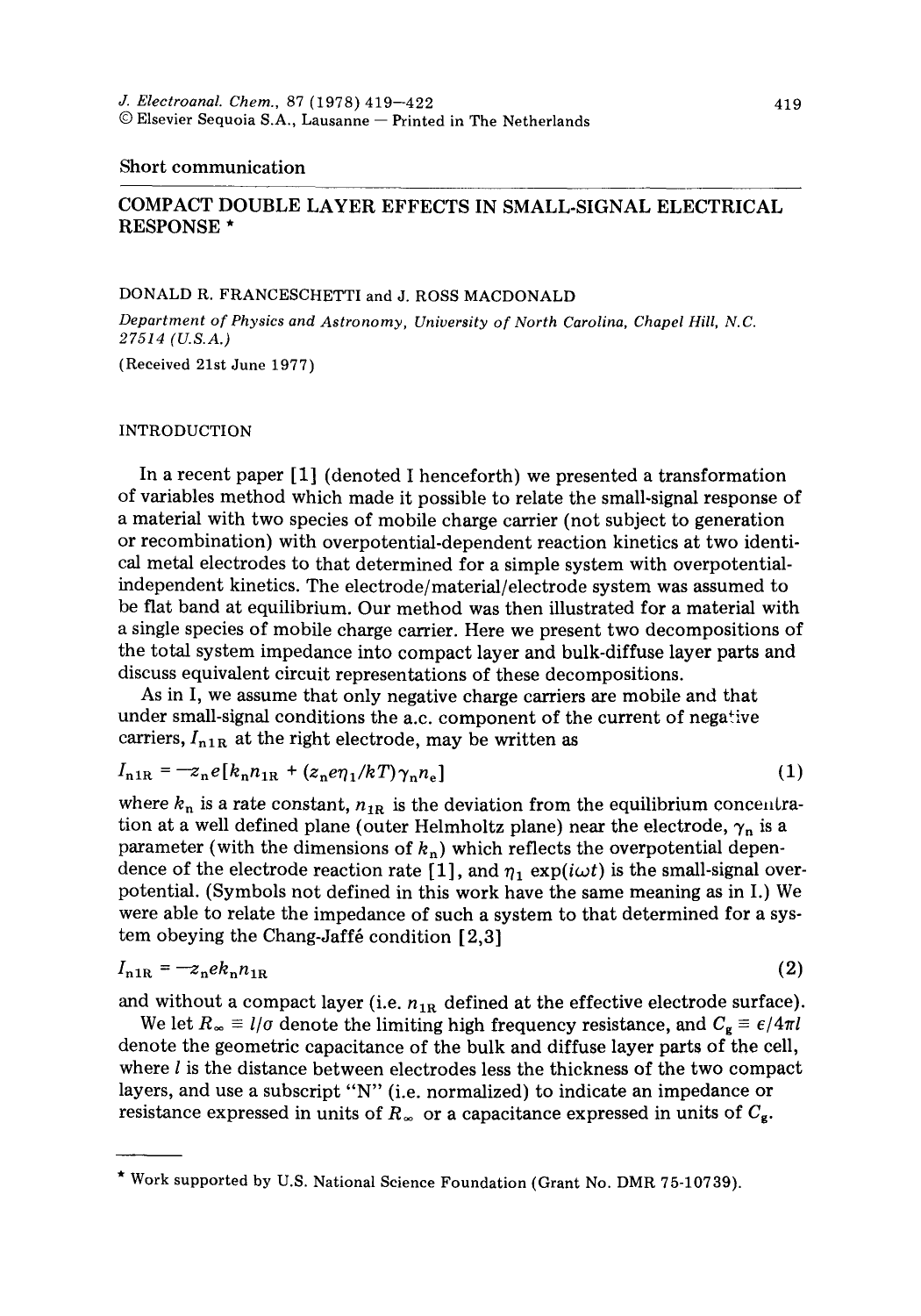Our essential result may be stated as

$$
Z_{\rm N} = Z_{\rm CJN}/[1 + \Delta(\Omega)] \tag{3}
$$

where  $Z_N$  is the normalized system impedance,  $Z_{\text{C,IN}}$  the normalized impedance of the corresponding Chang-Jaffé system, and  $\Delta(\Omega)$  a frequency-dependent correction given explicitly in I.

Minor rearrangement of eqn. (3) leads to an expression for the impedance

$$
Z_{\rm N} - Z_{\rm CJN} = -Z_{\rm CJN} \Delta/(1+\Delta) \tag{4}
$$

which may be placed in series with the normalized Chang-Jaffé impedance,

$$
Z_{\text{CJN}} = \frac{2 + (1 + i\Omega)r_{\text{n}} + 2 i\Omega\gamma_1}{(1 + i\Omega)[(1 + i\Omega)r_{\text{n}} + 2 i\Omega\gamma_1]}
$$
(5)

in order to reproduce the total system impedance. In the present case we find

$$
Z_{\rm N} - Z_{\rm CJN} = \frac{(r_{\rm n} + 2\,\gamma_1)[r_{\rm n}(1 + i\Omega - \nu_{\rm n}) + 2\,i\Omega\gamma_1]}{\left[C_{\rm CN}\left[r_{\rm n}(1 + i\Omega) + 2\,i\Omega\gamma_1\right] + \gamma_1 r_{\rm n}\nu_{\rm n}\right]\left[r_{\rm n}(1 + i\Omega) + 2\,i\Omega\gamma_1\right]}
$$
(6)

Here  $r_n \equiv lk_n/D_n$ ,  $\nu_n \equiv \gamma_n/k_n$ ,  $\gamma_1 \equiv (\theta_1 M_n) \text{ctnh}(\theta_1 M_n)$ , and we have defined the normalized capacitance of the cell's two compact double layers (in series) as

$$
C_{\rm CN} \equiv (\epsilon_1/8\pi d)/(\epsilon/8\pi l_{\rm h}) = (\epsilon_1 l_{\rm h}/\epsilon d) \tag{7}
$$

where  $l_h \equiv l/2$ , d is the thickness of each compact layer (distance between outer Helmholtz plane and electrode surface),  $\theta_1^2 = 1 + i\Omega$ , and  $M_n = l_h/L_{Dn}$ , with  $L_{Dn}$ the effective Debye length for mobile negative carriers. Under completely blocking conditions  $(r_n = 0)$ ,  $Z_N - Z_{\text{CM}}$  is simply  $(1/i\Omega C_{\text{CN}})$ , the normalized capacitive reactance of the compact layers. This well known result suggests that we attempt to represent the total system impedance by the equivalent circuit of Fig. 1 in which the three components to the left represent the solution for Chang-Jaffé boundary conditions [1], with  $C_{\text{eN}} = R_{\infty} = 1$ , while the additional impedance arising from compact layer effects is represented by the compact layer capacitance in parallel with a component of impedance,

$$
Z_{\text{SCN}} = \frac{(r_{\text{n}} + 2\gamma_1)[2 i\Omega\gamma_1 + r_{\text{n}}(1 - i\Omega - \nu_{\text{n}})]}{C_{\text{CN}}r_{\text{n}}[r_{\text{n}}(1 + i\Omega) + 2 i\Omega\gamma_1 + i\Omega\nu_{\text{n}}(r_{\text{n}} + 2\gamma_1)] + r_{\text{n}}\nu_{\text{n}}\gamma_1[r_{\text{n}}(1 + i\Omega) + 2 i\Omega\gamma_1]}
$$
(8)

The d.c. limiting value of  $Z_{\text{SCN}}$  is then the resistance

$$
R_{\rm SCN_0} = (r_{\rm n} + 2 C_{\rm DN})(1 - \nu_{\rm n})/r_{\rm n}(C_{\rm CN} + \nu_{\rm n}C_{\rm DN})
$$
\n(9)

where  $C_{\text{DN}} \equiv (M_n) \text{cth}(M_n)$ , the normalized diffuse double layer capacitance. At  $\Omega$  = 0 this resistance appears in series with the normalized Chang-Jaffé d.c. resistance of  $1 + (2/r_n)$ . As noted in I, for Butler-Volmer electrode kinetics  $v_n = 1$ and  $R_{\text{SCN}_0} = 0$ .

It also seems desirable to seek a representation of the total system impedance  $Z_{\rm N}$  as a diffuse double layer impedance  $Z'_{\rm DN}$  in series with a compact double layer impedance  $Z'_{CN}$ , so that the potential drop across  $Z'_{CN}$  equals the smallsignal overpotential  $\eta_1$ . It is useful in this context to consider the idealized half cell introduced in I, obtained by replacing half of the symmetrical cell by an

420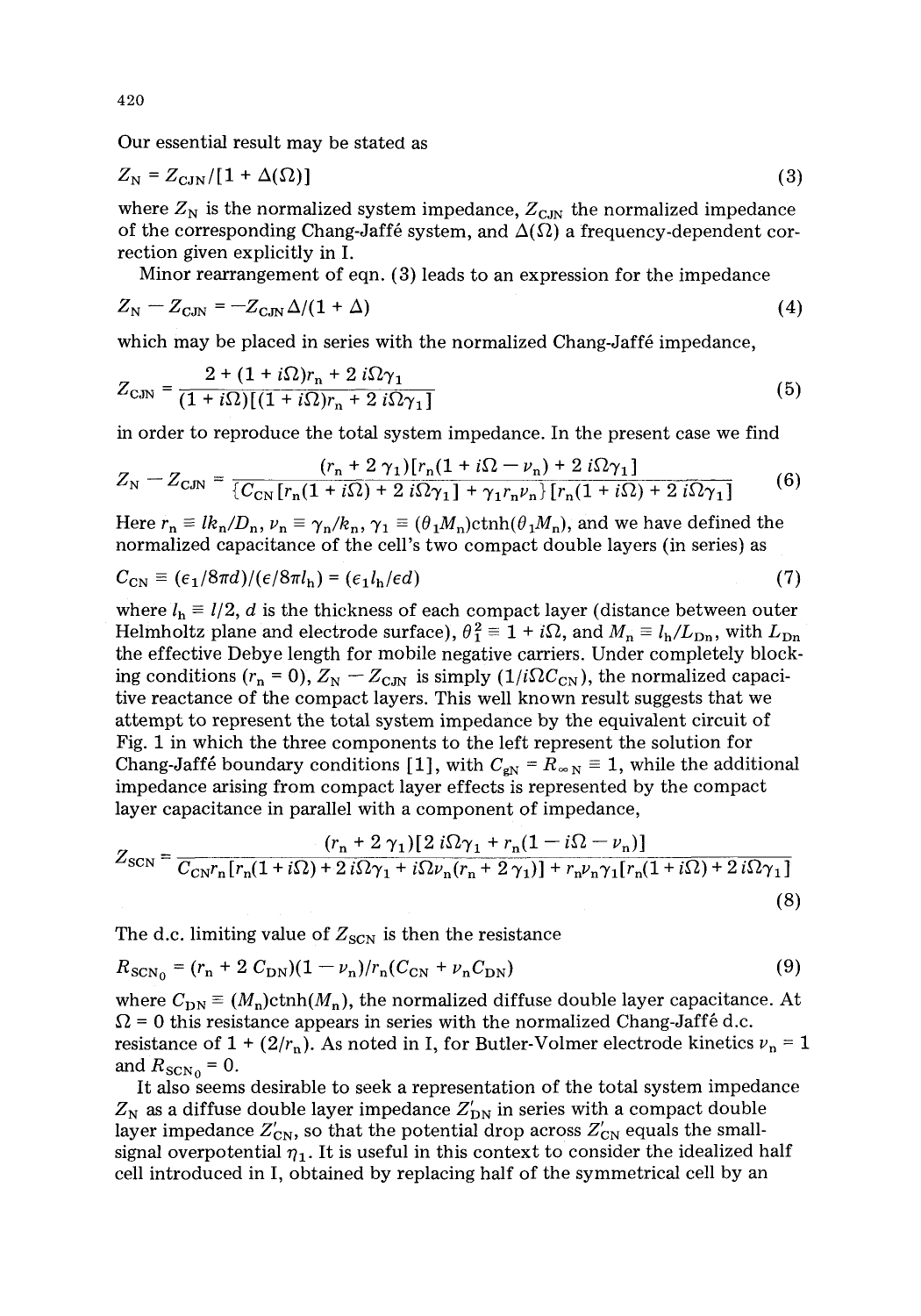

Fig. 1. Normalized equivalent circuit for cell impedance including compact layer effects.

Fig. 2. Normalized equivalent circuit for d.c. resistance of cell,

ohmic electrode. The impedance of this half cell, normalized with respect to *its*  limiting high frequency resistance is the same as the normalized impedance of the symmetrical cell. We may write the small-signal normalized current as  $I_{1N}$  =  $V_{\rm ah}/Z_{\rm N}$  and from eqns. (93) and (94) in I evaluate  $\eta_1/V_{\rm ah}$ . We obtain

$$
Z'_{\rm CN} = \frac{\eta_1}{I_{1\rm N}} = \frac{(r_{\rm n} + 2\,\gamma_1)}{C_{\rm CN}[r_{\rm n}(1 + i\Omega) + 2\,i\Omega\gamma_1] + r_{\rm n}\nu_{\rm n}\gamma_1}
$$
(10)

and

$$
Z'_{\rm DN} \equiv Z_{\rm N} - Z'_{\rm CN} = \frac{2 + r_{\rm n}(1 + i\Omega) + 2 i\Omega\gamma_1 + \nu_{\rm n}r_{\rm n}(\gamma_1 - 1)C_{\rm CN}^{-1}}{(1 + i\Omega)\{[r_{\rm n}(1 + i\Omega) + 2 i\Omega\gamma_1] + \nu_{\rm n}r_{\rm n}\gamma_1 C_{\rm CN}^{-1}\}]}
$$
(11)

Adopting again the equivalent circuit of Fig. 1 with the left hand side now representing  $Z'_{DN}$  and the right hand side  $Z'_{CN}$  and retaining  $C_{gN} \equiv 1, R_{\infty N} \equiv 1$ , and  $C_{CN}$  as before, we find the remaining circuit elements to be given by

$$
Z'_{\rm SCN} = \frac{r_{\rm n} + 2\,\gamma_1}{r_{\rm n}(C_{\rm CN} + \nu_{\rm n}\gamma_1)}\tag{12}
$$

and

$$
Z'_{\rm SDN} = \frac{(1 + i\Omega)(2 - \nu_{\rm n}r_{\rm n}C_{\rm CN}^{-1})}{r_{\rm n}(1 + i\Omega) + 2 i\Omega(\gamma_1 - 1) + \nu_{\rm n}r_{\rm n}(\gamma_1 + i\Omega)C_{\rm CN}^{-1}}
$$
(13)

Although it might at first appear surprising that a diffuse layer property  $(L_{\text{Dn}})$  in  $\gamma_1$ ) appears in  $Z'_{\rm SCN}$  and a compact layer property ( $C_{\rm CN}$ ) in  $Z'_{\rm SDN}$ , these expressions reflect the way in which the overall potential distribution is determined by processes in both parts of the cell.

It is finally instructive to examine the latter decomposition in the d.c. limit. Figure 2 shows the zero-frequency normalized resistance of the cell separated into compact layer and diffuse layer-bulk parts. At the extreme left and right are two resistors representing bulk charge transport. The charge transfer (electrode) process is represented by the series combination of two parallel pairs of resistors. One member of each pair is independent of  $\nu_n$  and represents charge transfer associated with the build up of excess charge carriers at the electrode. The second member of each pair depends on  $\nu_n$  and represents the overpotential effect. In the small-signal d.c. limit the charge transfer process may thus be